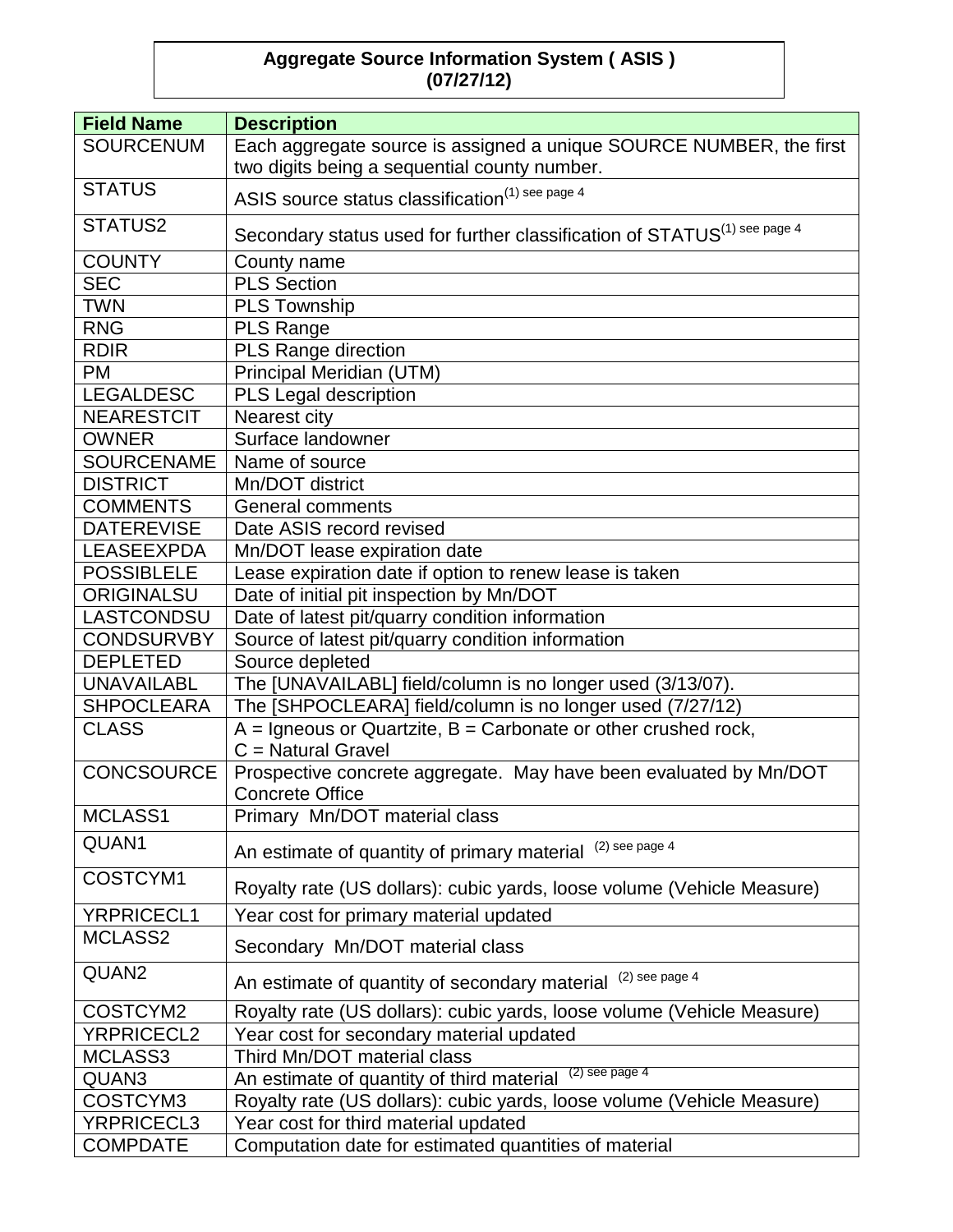| <b>COMPSBY</b>     | Person performing computations                                     |
|--------------------|--------------------------------------------------------------------|
| <b>MATWDDATE</b>   | Date of material withdraw                                          |
| <b>PCTSTRIPPI</b>  | Estimated percentage of stripping (overburden)                     |
| <b>STRIPTEXT</b>   | Descriptive text for stripping or overburden                       |
| PCTBELH2O1         | Estimated percentage of material below groundwater table           |
| PCTBELH2O2         | Estimated percentage of secondary material below groundwater table |
| SH <sub>4</sub> LO | Lowest value for % shale @ minus 4 mesh                            |
| SH4HI              | Highest value for % shale @ minus 4 mesh                           |
| MINUS4AVG          | Average value for % shale @ minus 4 mesh                           |
| MINUS4OF           | Number of shale @ minus 4 mesh samples                             |
| SHPLUS4LO          | Lowest value for % shale @ plus 4 mesh                             |
| SHPLUS4HI          | Highest value for % shale @ plus 4 mesh                            |
| PLUS4AVG           | Average value for % shale @ plus 4 mesh                            |
| PLUS4OF            | Number of shale @ plus 4 mesh samples                              |
| MS3_2TO1           | Magnesium Sulfate (Soundness), Size range 1-1/2" to 1"             |
| MS1TO3_4           | Magnesium Sulfate (Soundness), Size range 1" to 3/4"               |
| MS3_4TO1_2         | Magnesium Sulfate (Soundness), Size range 3/4" to 1/2"             |
| MS1_2TO3_8         | Magnesium Sulfate (Soundness), Size range 1/2" to 3/8"             |
| MS3_8TO4           | Magnesium Sulfate (Soundness), Size range 3/8" to #4               |
| <b>LARLO</b>       | Lowest Los Angles Rattler value                                    |
| <b>LARHI</b>       | <b>Highest Los Angles Rattler value</b>                            |
| LARAVG             | Average Los Angles Rattler value                                   |
| <b>LAROF</b>       | Number of Los Angles Rattler tests                                 |
| <b>TOTALSHALE</b>  | Percent total shale by mass                                        |
| <b>TOTALSPALL</b>  | Percent total spall by mass                                        |
| <b>UCHERT</b>      | Percentage of unsound chert                                        |
| <b>UCHERTOF</b>    | Number of unsound chert tests                                      |
| <b>IOXIDE</b>      | Percent iron oxide                                                 |
| <b>IOXIDEOF</b>    | Number of iron oxide tests                                         |
| <b>GEOLCOM</b>     | <b>Geological comments</b>                                         |
| <b>PCTLIMESTO</b>  |                                                                    |
|                    | <b>Percent limestone</b>                                           |
| <b>PCTSANDSTO</b>  | Percent sandstone                                                  |
| <b>PCTSOFTROC</b>  | Percent soft rock                                                  |
| <b>PCTHARDROC</b>  | Percent hard rock                                                  |
| <b>PCTDISINT</b>   |                                                                    |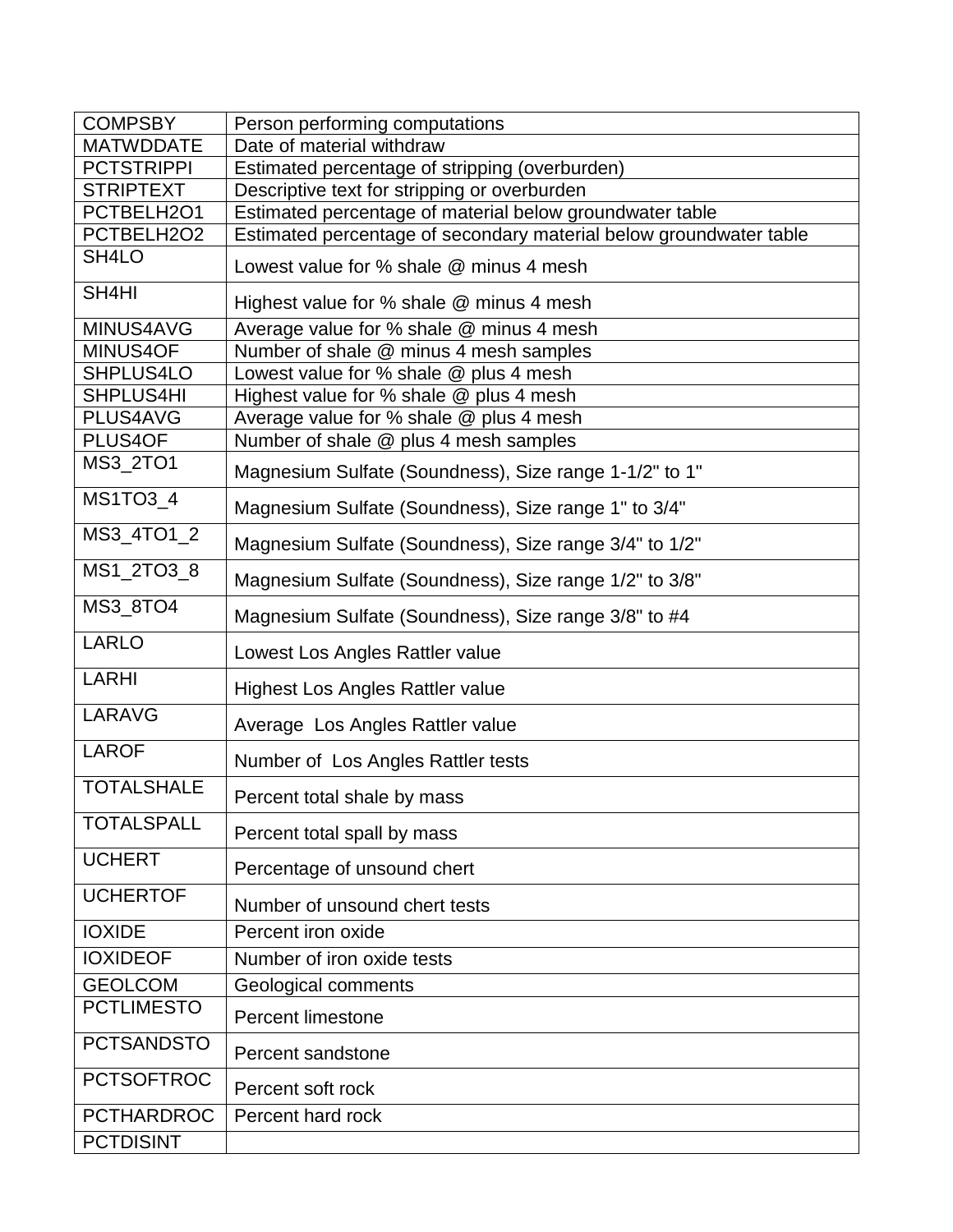|                   | Percent disintegrated rock                                      |
|-------------------|-----------------------------------------------------------------|
| <b>PCTARGILIT</b> | Percent argillaceous rock                                       |
| <b>PCTSLATE</b>   | Percent slate                                                   |
| <b>PCTINSRES</b>  | Percent insoluble test results                                  |
| <b>SGNUMS</b>     | Historical sand and gravel test numbers                         |
| PASS3QTR          | Percent passing 3/4" sieve                                      |
| PASSNUM4          | Percent passing #4 U.S. sieve                                   |
| PASSNUM10         | Percent passing #10 U.S. sieve                                  |
| PASSNUM40         | Percent passing #40 U.S. sieve                                  |
| PASSNUM200        | Percent passing #200 U.S. sieve                                 |
| <b>ACREAGE</b>    | Total acreage of source                                         |
| <b>QUARRYNUM</b>  | Quarry number                                                   |
| <b>OLDREFNUM</b>  | Old reference number                                            |
| <b>OLDREFMOD</b>  | Old reference number modifier                                   |
| <b>QTR</b>        | Minnesota Geological Survey - Quartersection subdivision        |
| <b>GEOCODE</b>    | Geographic code based on legal description (Public Land Survey) |
| <b>MAP</b>        | County pit sheet map number that Source is located on           |
| UTM_X             | UTM Zone 15N, x-coordinate                                      |
| UTM_Y             | UTM Zone 15N, y-coordinate                                      |